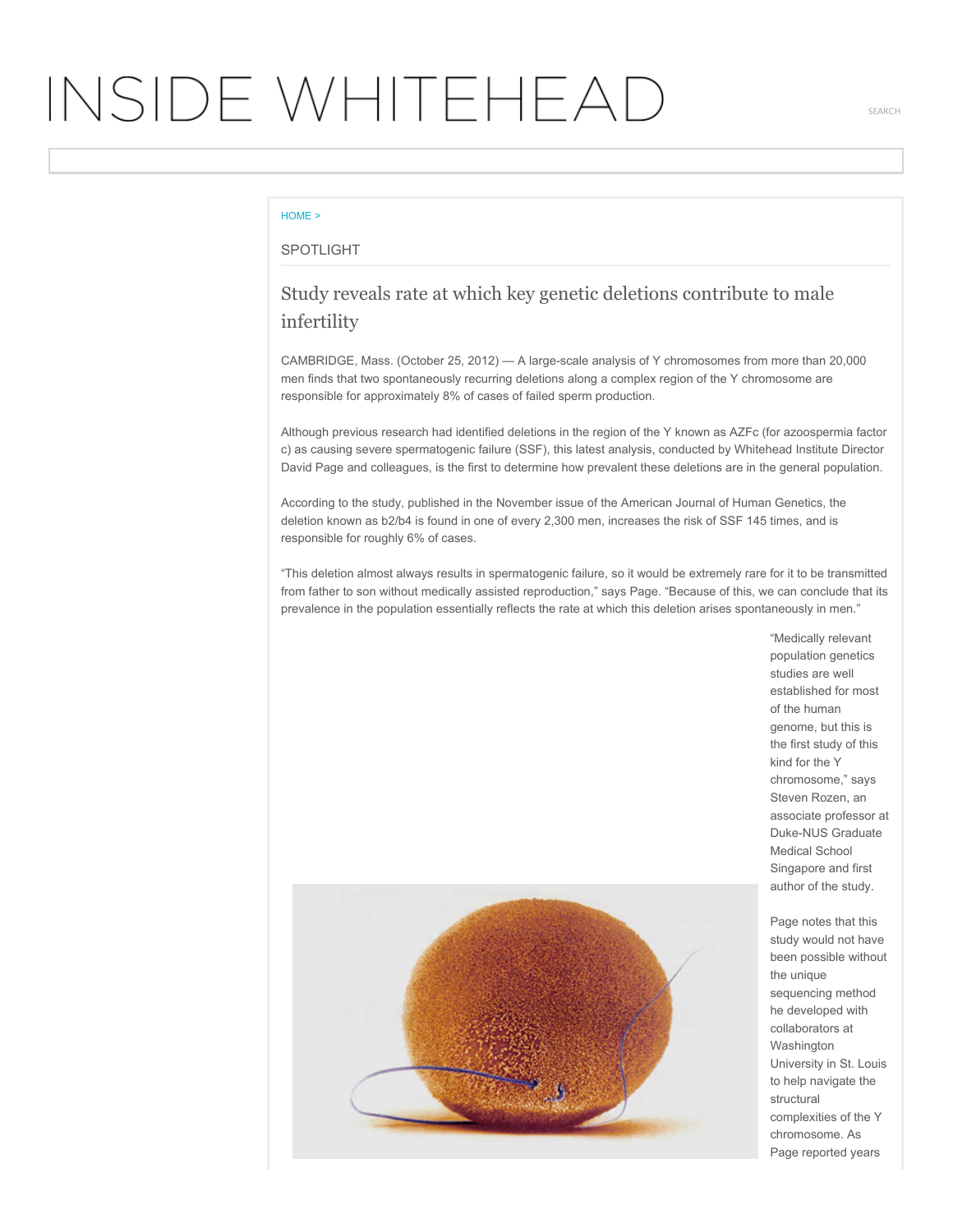several regions of large palindromes—areas of mirror-imaged genetic sequences. Such regions render conventional sequencing approaches incapable of detecting extremely subtle genetic differences found hidden among the "mirrors." In response, Page and colleagues developed an approach known as SHIMS (singlehaplotype iterative mapping and sequencing) to establish a definitive reference DNA sequence of the Y chromosome.

ago, the Y comprises

Such structural complexity is not exclusive to the Y chromosome, however. Smaller "halls of mirrors" can be found scattered throughout the human genome, and these areas are likely to be as unstable and prone to mutation as those on the Y chromosome. While the effects of the known deletions of the AZFc region appear to be limited to sperm production, substantially more harmful health effects are apt to arise from mutations elsewhere. Given the inherent challenges of obtaining accurate and complete DNA sequences of mirrored regions, Page believes that the current reference sequence of the human genome is missing potentially meaningful detail—and that the time has come to apply SHIMS broadly.

"The key to SHIMS starts with the realization that there are areas of the human genome that are almost perfectly mirrored repeated sequences that are greater than 99% identical," says Page, who is also an investigator of the Howard Hughes Medical Institute. "When you assemble a sequence from multiple unrelated chromosomes, as was done with the human genome, you cannot make sense of minute but critical differences."

"The human genome reference is a consensus sequence, which is a politically wonderful outcome," he adds. "But in mirrored regions, consensus doesn't really represent anything. A complete and accurate assembly of the human genome will answer questions we do not even know to ask."

This work was supported by the National Institutes of Health, the Howard Hughes Medical Institute, and the Singapore Ministry of Health and Agency for Science, Technology, and Research.

Written by Matt Fearer

\*\*\*

David Page's primary affiliation is with Whitehead Institute for Biomedical Research, where his laboratory is located and all his research is conducted. He is also a professor of biology at Massachusetts Institute of Technology and an investigator of the Howard Hughes Medical Institute.

\*\*\*

Full Citation:

"AZFc Deletions and Spermatogenic Failure: A Population-Based Survey of 20,000 Y Chromosomes"

American Journal of Human Genetics, November 2, 2012 (in print)

Steven G. Rozen (1,2), Janet D. Marszalek (1,3), Kathryn Irenze (4), Helen Skaletsky (1,3), Laura G. Brown (1,3), Robert D. Oates (5), Sherman J. Silber (6), Kristin Ardlie (4,7), and David C. Page (1,3,8)

1. Whitehead Institute for Biomedical Research, Nine Cambridge Center, Cambridge, MA 02142, USA.

2. Duke-NUS Graduate Medical School, Singapore 169857, Singapore.

3. Howard Hughes Medical Institute, Chevy Chase, MD 20815, USA.

4. Genomics Collaborative, SeraCare Life Sciences, Cambridge, MA 02139, USA.

5. Department of Urology, Boston University School of Medicine, Boston Medical Center, Boston, MA 02118, USA.

6. Infertility Center of St. Louis, St. Luke's Hospital, St. Louis, MO 63017, USA.

7. Broad Institute of MIT and Harvard, Cambridge, MA 02142, USA.

8. Department of Biology, Massachusetts Institute of Technology, Cambridge, MA 02139, USA.